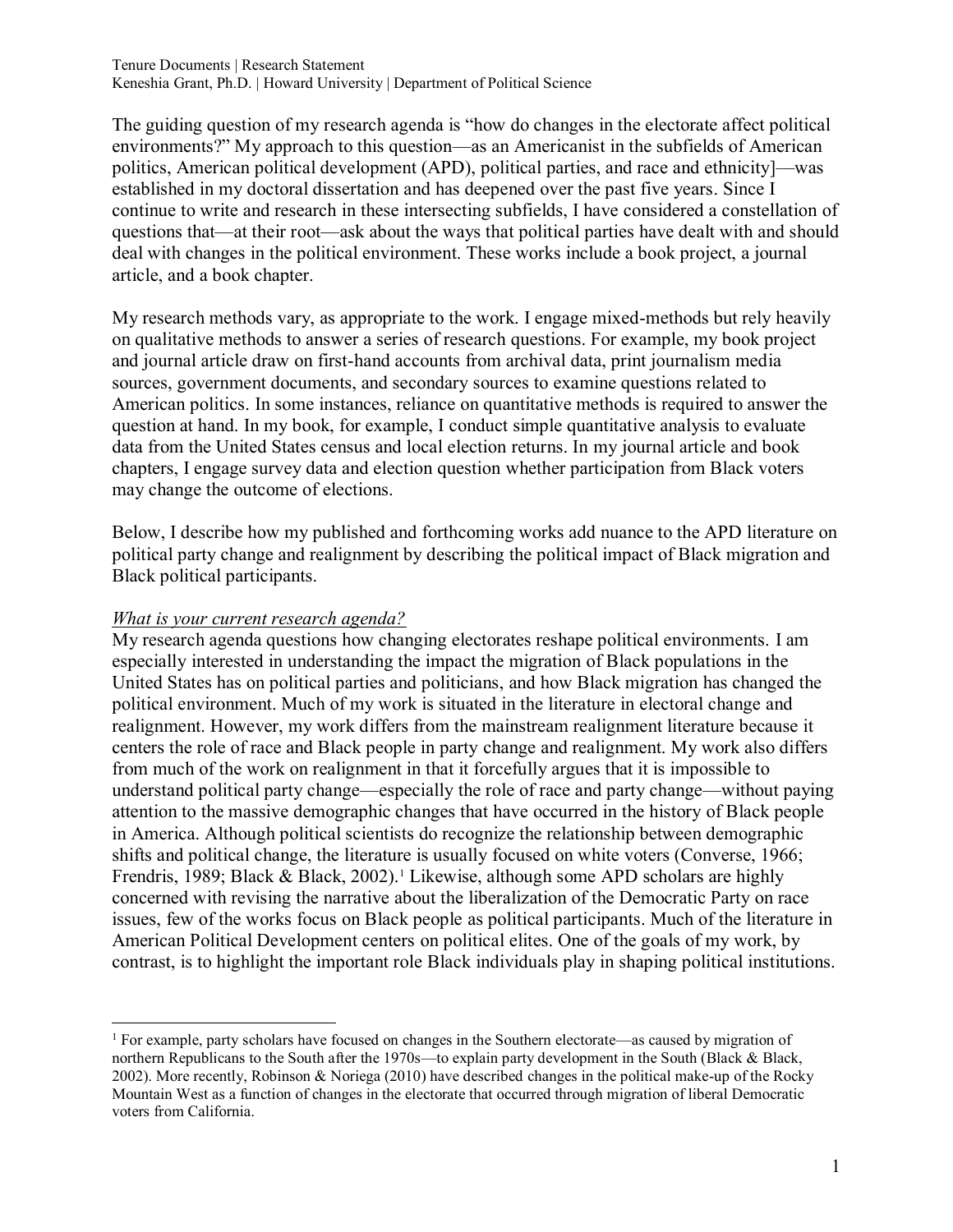Therefore, my work considers the role of Black voters and party leaders with an intentional focus on the Black community.

# *Publications*

# **Book Project- 100% Contribution**

Grant, K. N. (January, 2020). *The Great Migration and the Democratic Party: Black Voters and the Realignment of American Politics in the 20th Century*.: Philadelphia, PA: Temple University Press.

American political parties underwent a dramatic realignment in the twentieth century, and my book, *The Great Migration and the Democratic Party* examines how the mass movement of Black Americans out of the South before 1965 changed the Democratic Party. Few scholars have examined the role of the Great Migration in the tectonic shift within the Democratic Party. My book helps fill that void by reconceptualizing the transition of Black voters from the Republican to Democratic Party as both conversion and mobilization, with migration changing how parties responded to and interacted with voters. I investigate claims that Black voters often held the balance of power—or could sway elections—at the local level. The book has two parts, in the first I focus on white Democratic politicians' perceptions of Black voters by analyzing the resulting changes in white politicians' behavior toward the growing Black electorate. The second part of the book is a significant contribution to the literature, which usually limits consideration of elected officials to white elected officials. This book explicitly argues that Black Americans were people with political preferences and agency. The work goes on to highlight the presence and work of Black elected officials by describing the policy areas and policy positions they found important. This text is among the first to describe Black elected officials in terms of their status as migrants. Through its conclusion, *The Great Migration and the Democratic Party*  sketches early understandings of the political impact Black migration patterns had on American politics.

*The Great Migration and the Democratic Party: Black Voters and the Realignment of American Politics in the 20th Century* is an important complement to the existing literature on realignment for at least three reasons. First, *The Great Migration and the Democratic Party* is among the first political science texts to detail the political significance of The Great Migration. Second, the text puts the role of race and the political agency of Black people front and center. Together, these developments create space for *The Great Migration and the Democratic Party* to offer scholars and students greater nuance in understanding the development of Black interactions with the Democratic Party, and in particular Black partisanship in the 20<sup>th</sup> century. Third, my work has consequences for the ways political strategists and practitioners understand today's politics. I fully expect that the renewed attention to Black voters as a potential balance-of-power voting bloc will influence campaigns' calculus about their approach to Black voters in the coming elections and beyond.

*The Great Migration and the Democratic Party: Black Voters and the Realignment of American Politics in the 20th Century* is scheduled for release by Temple University Press in January of 2020. Temple University Press has a strong record of publishing important works in urban and ethnic studies. Among political scientists, it is ranked  $47<sup>th</sup>$  overall and  $47<sup>th</sup>$  in familiarity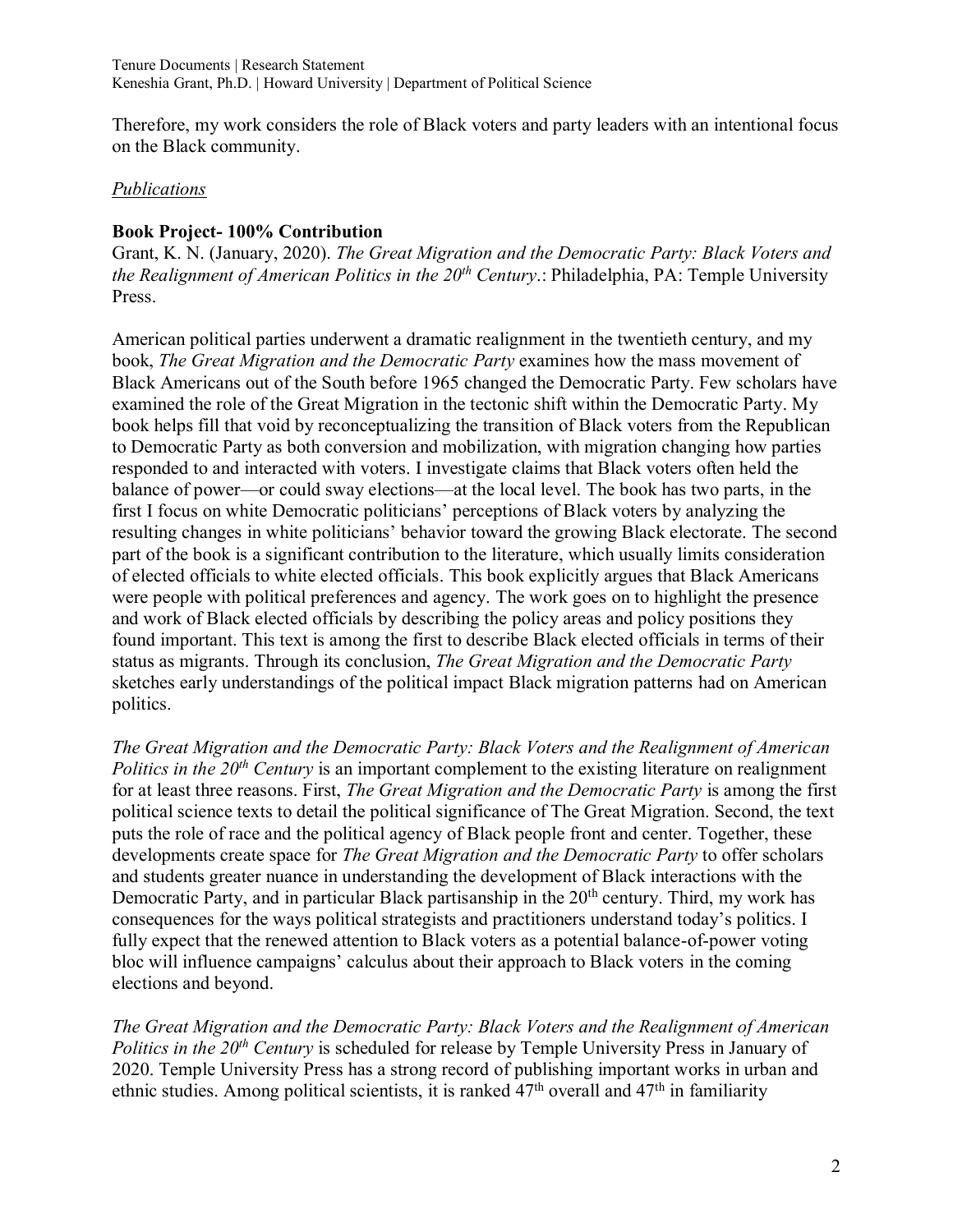(Goodson, Dillman & Hira, 1999).<sup>2</sup> A later study ranks Temple University Press  $31<sup>st</sup>$  among "publishers that political scientists read or rely upon for best research in their areas of expertise" (Garand  $&$  Giles).<sup>3</sup>

## **Journal Article- 100% Contribution**

Grant, K. N. (2019). Great Migration Politics: The Impact of The Great Migration on Democratic Presidential Election campaigns from 1948-1960. *The Du Bois Review. Volume 16* (Issue 2), pp. 1-25. doi: 10.1017/S1742058X19000109.

My article, "Great Migration Politics: The Impact of The Great Migration on Democratic Presidential Election campaigns from 1948-1960," is scheduled for fall publication in *The Du Bois Review*; it considers Black migration's impact on Presidential election campaigns from 1948-1960. The Great Migration changed the spatial distribution of Black people in America, and their movement took them to states that were most important for victory in the Electoral College. Given the strategic political placement of Black voters, I argue that politicians especially in the Democratic Party—came to view Black voters as the balance of power in elections. The article describes the Democratic Party's interactions with Black voters. It also questions whether Moon's (1948) claim that Black voters became the balance of power in election outcomes during this time period was valid. Using Moon's calculations, I found that Black voters were the balance of power in most presidential elections between 1948 and 1960. However, Black voters' position as the balance of power did not persist after I reworked the balance of power estimate to account for Moon's double-counting of some Black voters. As a result, my findings challenge Moon's claim: I find that white Democratic presidential candidates believed that Black voters were important *and* that they were the balance of power in election outcomes. Yet, my findings were inconclusive about whether Black voters were truly the balance of power (separate from white politicians' beliefs about them).

As of 2018, *The Du Bois Review* had an impact factor of 1.383. The interdisciplinary journal is well regarded among scholars who study race in America.

#### **Book chapter- 100% Contribution**

 $\overline{a}$ 

Forthcoming. Grant, Keneshia N. "Returning Citizens in the Florida Electorate" in Middlemass, K. M. & Smiley, C. J. *Prisoner Reentry in the 21st Century: Critical Perspectives of Returning Home.* New York: Routledge.

In "Returning Citizens in the Florida Electorate," I consider the potential impact of returning citizens as voters in the Florida electorate following passage of a state-wide citizens' initiative to restore voting rights to some returning citizens. In this chapter, I highlight the problems inherent in a system that denies the right to vote to men and women convicted of a felony to argue that lifetime denial of the right to vote is akin to a civil death and is in direct conflict with the criminal justice system's stated goal to rehabilitate individuals who commit crimes. To

<sup>&</sup>lt;sup>2</sup> Goodson, L. P., Dillman, B., & Hira, A. (1999). Ranking the presses: Political scientists' evaluations of publisher quality. *PS: Political Science & Politics*, *32*(2), 257-262.

<sup>&</sup>lt;sup>3</sup> Garand, J. C., & Giles, M. W. (2011). Ranking scholarly publishers in political science: An alternative approach. *PS: Political Science & Politics*, *44*(2), 375-383.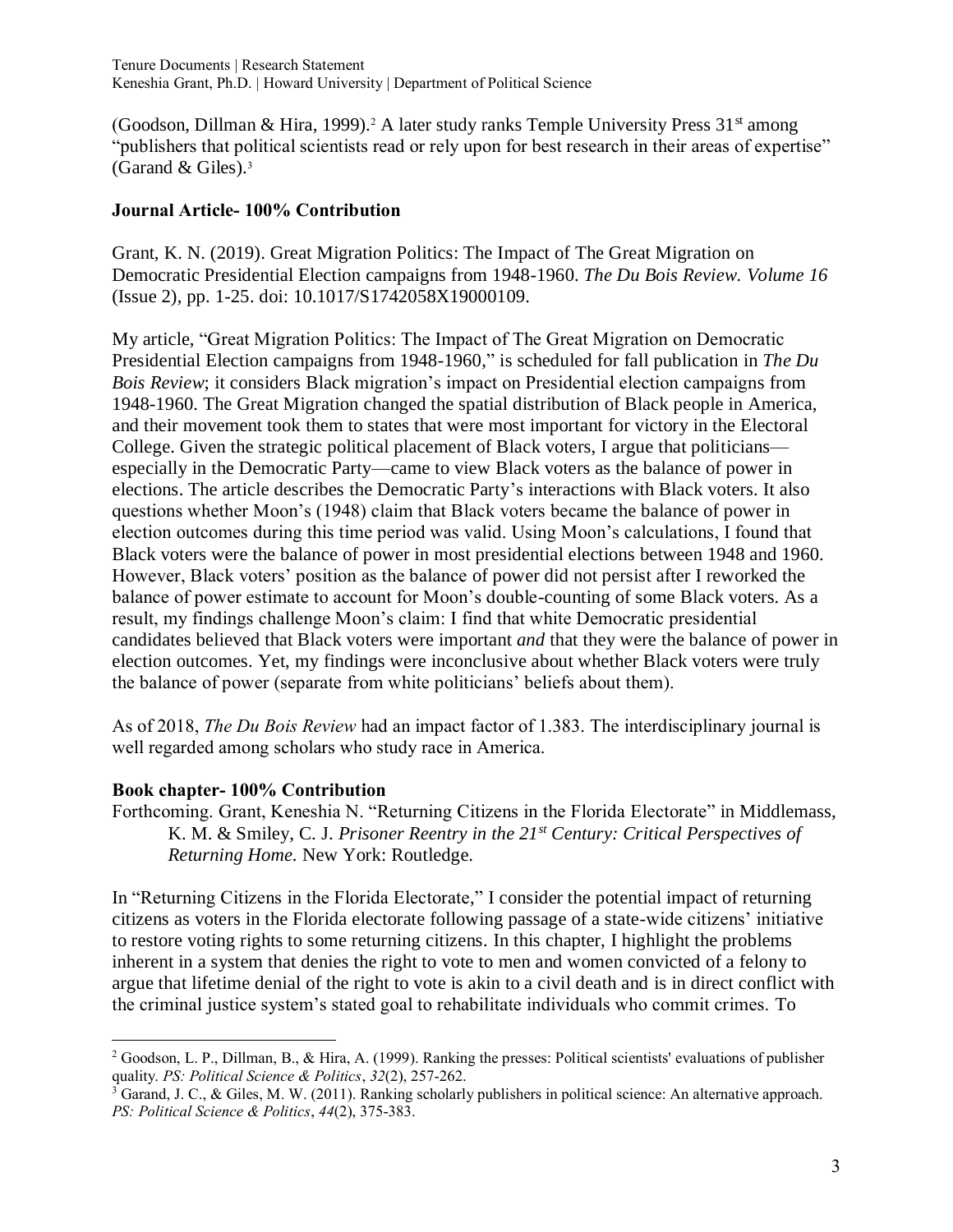make this argument, I describe the history of disenfranchisement in the state of Florida, and highlight the history of felon disenfranchisement as rooted in state officials desire to limit Black Americans' ability to participate in politics following the Civil War. Further, I describe efforts by recent Republican governors in the state to continue denial of access to the ballot box through executive actions—even as other states have evolved to change felon disenfranchisement laws and practices over time. Based on voting outcomes and estimates of how many returning citizens would be re-enfranchised, I use a balance of power estimate to analyze the 2018 gubernatorial and senatorial elections in the state and find that potential voting among returning citizens could have changed the outcome of the US Senate election in the state but would not have changed the outcome of the gubernatorial election. Finally, I provide suggestions for how to implement Amendment 4 in the state by suggesting that state officials learn from best practices in other states that have recently changed their laws to allow returning citizens to vote. I also suggest that the state should facilitate and implement an aggressive voter education program.

## **Future Research**

The next step in my research agenda is bringing my examination of changes in the Black electorate into the current political context. Continuing to focus on Black migration, I will examine and challenge the dominant narrative about gentrification in American cities, which focuses on its economic consequences; however, scholars are beginning to consider the political externalities of the phenomenon (Knotts & Haspel, 2006; Martin, 2007; Owens & Brown, 2014; Wilson, 2012). I will contribute to this research by focusing on the political externalities of current Black migration patterns.

## **Book 1 -** *Displacement Politics: Black Political Power in Suburban America*

My first post-tenure book will focus on the political and racial changes in inner-ring suburbs. Most scholars argue that political displacement befalls Black citizens after they are physically displaced from their communities. However, there is a different way to think about gentrification's impact on politics and Black politics, in particular. Black migration out of the city into inner-ring suburbs has the potential to re-shape the political landscape in those suburbs. The movement of Black citizens from urban places to the suburbs has the potential to change urban politics in previously "Black" cities (i.e., Detroit and Washington, D.C.) and changing suburban politics in ways that have yet to be accounted for. Black politics is synonymous with urban politics. However, the numbers of Black people who live in cities has declined as cities become increasingly expensive and inhospitable to individuals of low to moderate incomes. While some works have already begun to question the impact of these changes in cities, scholars are slower to consider what happens to politics in the places where displaced individuals eventually reside. This book manuscript will examine inner-ring suburbs near some of the nation's fastest gentrifying communities to determine whether and how displaced people participate in politics after they move. Like my work in *The Great Migration and the Democratic Party*, I am also interested in understanding how politicians deal with the changes in the electorate they experience once their communities change.